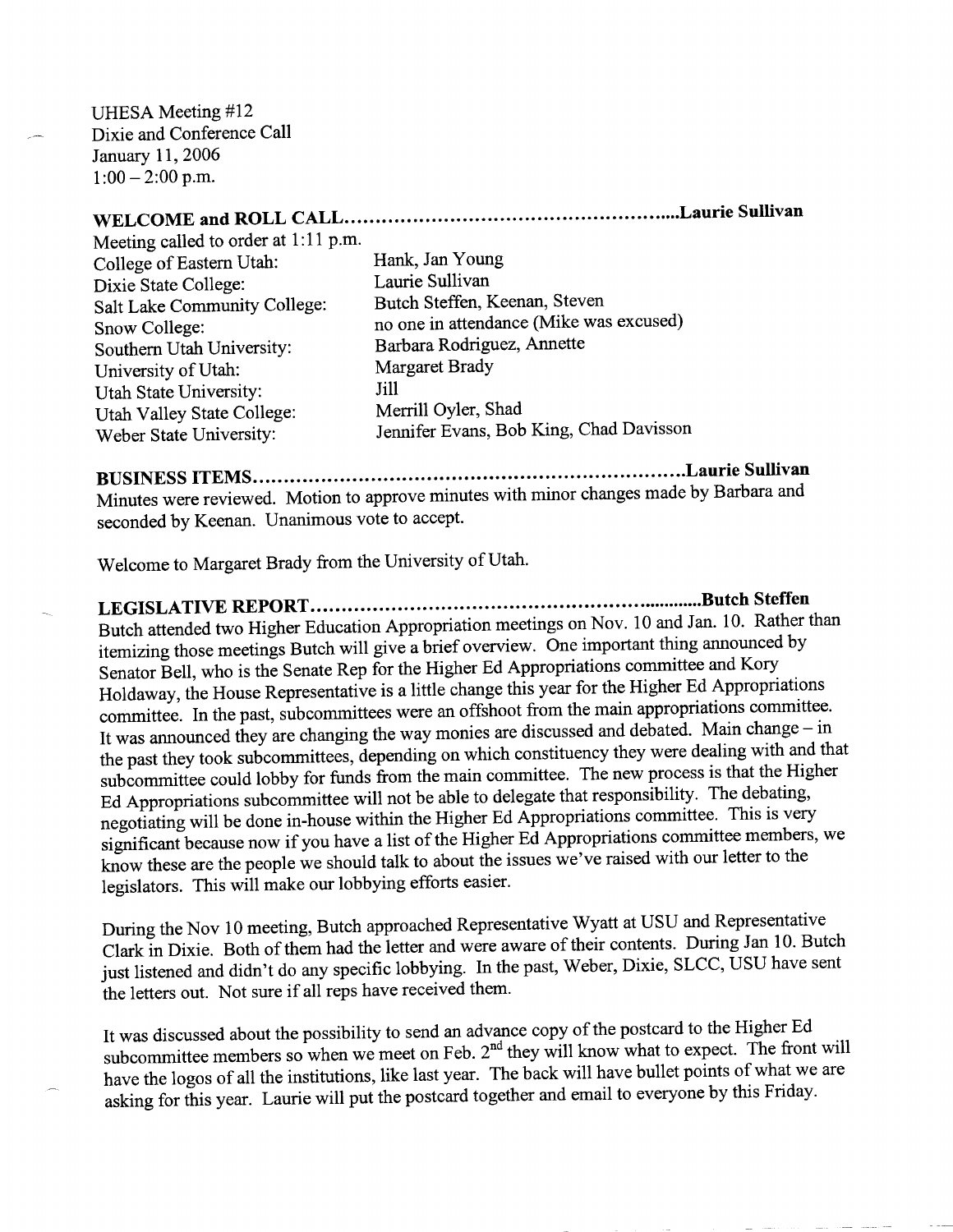During the January 10 meeting UofU, USU, WSU, SUU and SLCC all made presentations to the Higher Ed committee on how they spent the money they received last year for funding. Commissioner Kendall gave a 20 minute presentation on how the board of regents spent the money that was funded to Higher Ed. All institutions, including the commissioner, were very supportive of compensation being funded. It seemed to be everyone's number one priority. There were several instances from institutions of discrepancies of up to 25% below average among their peer groups. It appears everyone is on the same page to fund compensation and health care.

There is a request for 4.5 million to fund Retention. Each institution has listed positions they have actually given extra salary money to in order to keep those key positions at the institutions.

In regards specifically to the 4% we requested.. ..it came out in the paper and Governer Huntsman's initial budget request said he may be requesting 2.5% on a COLA and would additionally recommend a 2% merit increase. We did put a COLA down on paper and will continue to emphasize an automatic COLA increase based on some percentage. There is a formula at the Hill to establish COLA rates. Hunstman has been supportive of a COLA arrangement for all state employees.

On another note, an article in the paper stated the legislators want to vote themselves a raise for a 7% increase in their salary. In the article it stated the legislators were considering a 3% increase for all state employees, including Higher Ed.

Some basic figures (don't quote them):

1.8 billion dollar budget for public education 1 billion for Higher Ed So about 2.7 million out of the State's 9 billion dollar budget is for Education

Public Education is given an automatic COLA increase each year. We have said we want 4% increase in salary compensation. If they give 2.5 and 2, they will meet the 4%. Governor's proposal might not float with the legislators as they are used to getting a lump sum of money - not split for merit and such.

Another problem was stated with Merit - if you tie part of the raise to merit - merit is a type of step. Not all institutions have performance appraisals in place to guide merit. Additionally, there are inequities on how managers fill out performance appraisals.

Will each institution request Tier 2 monies for salaries? Last year SLCC got a generous amount from this. This year they won't get any. Remember, Tier 2 has changed to 75/25.

Health insurance cost increases were around 10%, which they are going to fund, so it shouldn't be an issue. There is a 350 million surplus. There's a projected tax revenue of close to over 600 million (construction, mining). So the projection of next year is really healthy. We need to stay on top of them. There is really no reason why they shouldn't give us a healthy increase.

This will be our 3<sup>rd</sup> annual UHESA Day. We approach this as more of a casual – personally go up and meet with your legislator and stay in touch with them. We already stated our position back in the Fall through our letter. It's a meet-and-greet. We'll have a scheduled executive board meeting